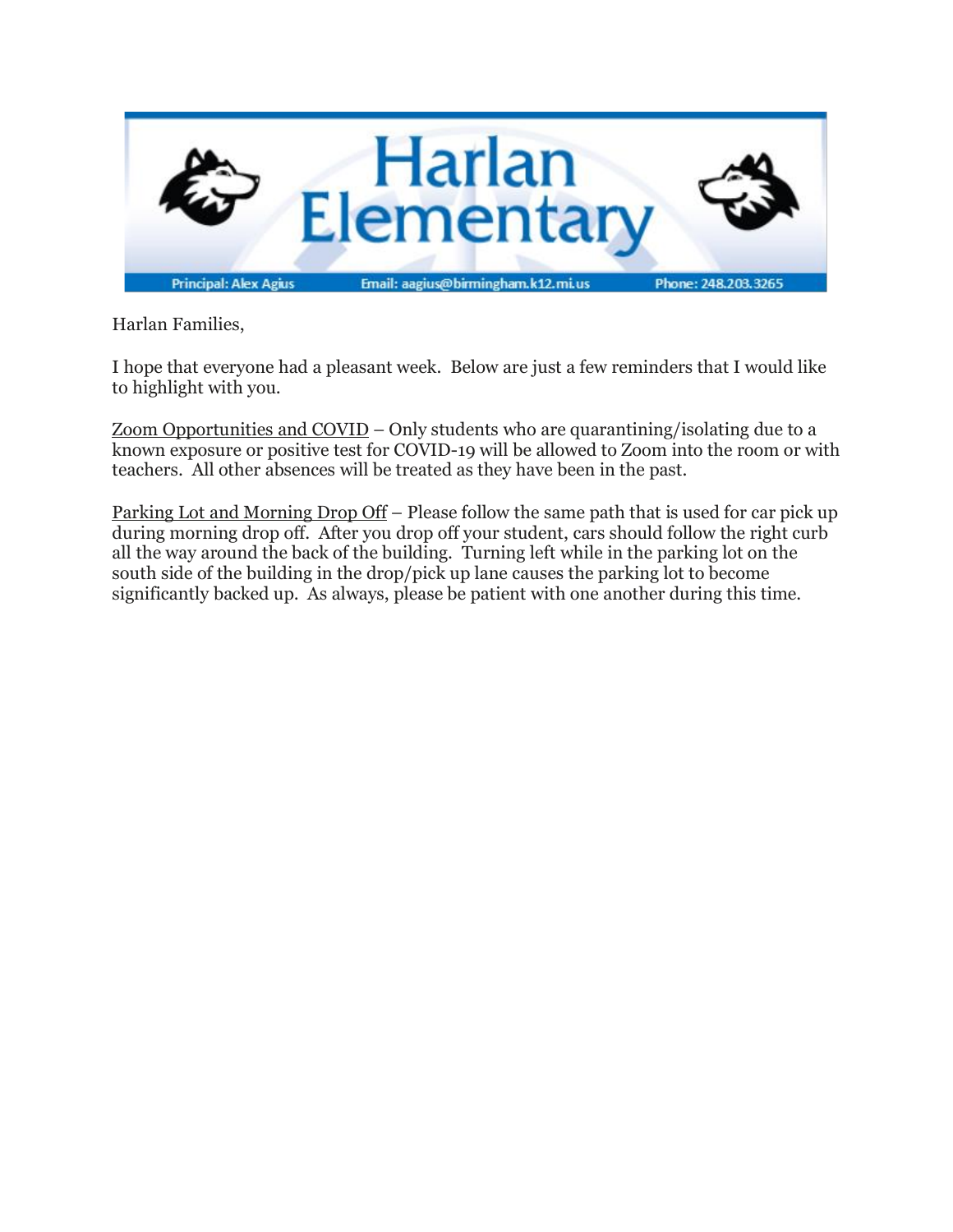

Robotics Sign-Up – Kindergarten –  $3<sup>rd</sup>$  grade parents, please be on the look out for a Sign-Up Genius link on Saturday at 9:00am for Lego Robotics. We have a limited number of spots available and registration is on a first come basis. If all spots are filled, please fill in the Wait List portion of the sign-up.

Enjoy the weekend!

Sincerely,

Alex

### *HARLAN HUSKY WEEKLY NEWS*

### **THE NEXT WEEK AHEAD**

**Monday, January 24 (C) –** Drama Kids after school class 3:55 – 4:55 PM; Kindergarten Daisy Meeting after school

**Tuesday, January 25 (D)** –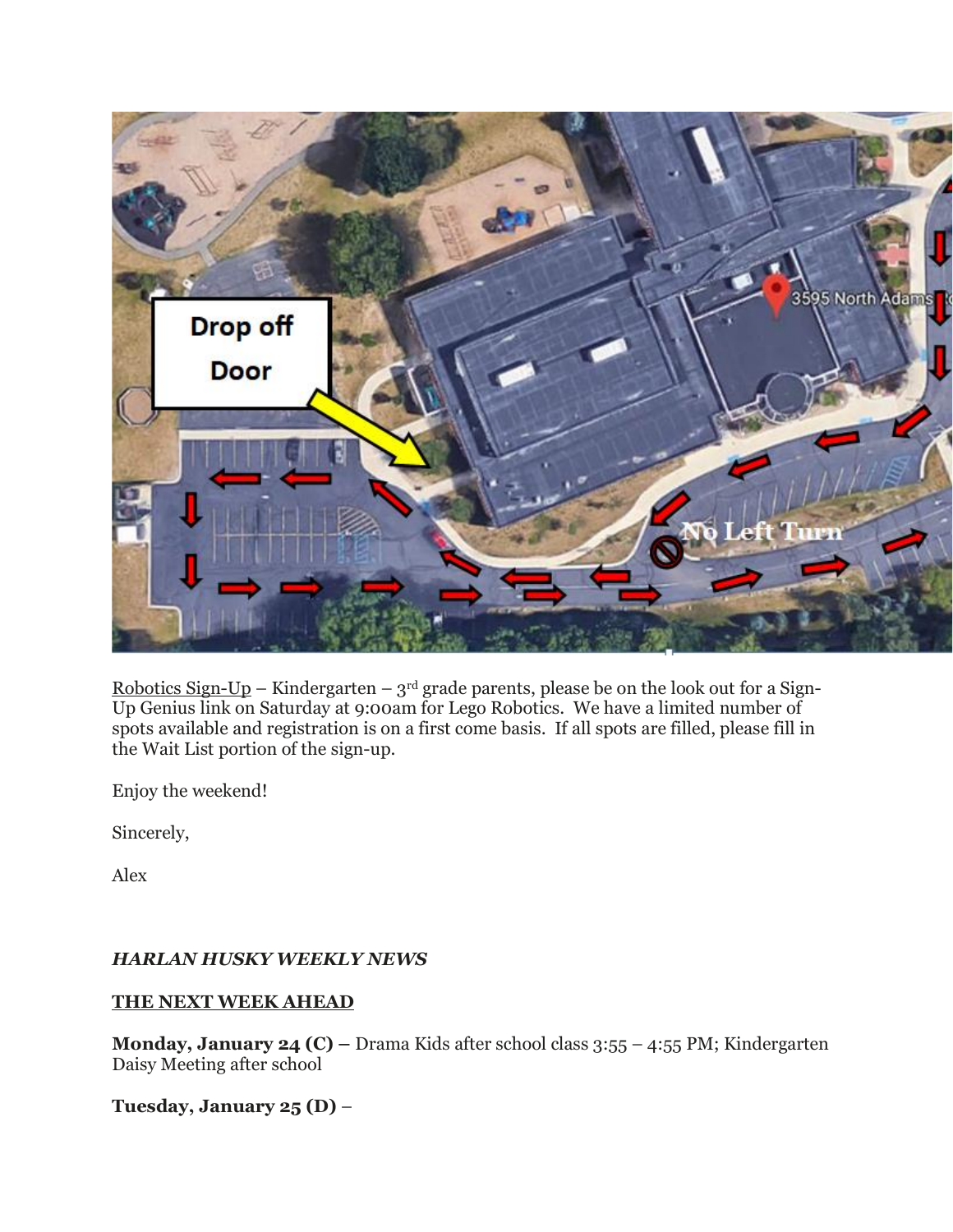**Wednesday, January 26 (A) – Math Pentathlon before school**  $8 - 8:45$  **AM;** Cheer/Pom/Dance after school class 3:50 – 4:50 PM

**Thursday, January**  $27$  **(B) – Glee Club before school**  $8 - 8:40$  **AM** 

**Friday, January 28 (C)** – iCode: Game Design & Stop Motion Animation after school class  $3:50 - 5:00 \text{ PM}$ 

# **RUNNING SHOES FOR DETROIT**

My name is Kathryn Forberg. I'm a junior at Seaholm High School and a former Harlan student. Go Huskies! I am also a member of the track and cross country teams. I am collecting gently used running shoes for students in need in Detroit. A collection box will be placed in the Harlan lobby the week of January 24-28, 2022. Please consider donating. Thank you!

### **Kids heart challenge**

It's time for the American Heart Association's Kids Heart Challenge™! As a Kids Heart Challenge Heart Hero, your student will meet kids with special hearts and raise funds for the health of all hearts. They'll also get moving with fun activities, learn about keeping their hearts and brains healthy and feel great for helping others. Join today! Not only will you be helping fight heart disease and stroke (the No. 1 and No. 2 killers worldwide), but participants can earn fun thank-you gifts AND earn PE equipment for their school! Click [here](https://drive.google.com/file/d/1I0yU9vChgnfBRzFYbenkWffLudQoJvYy/view?usp=sharing) for the parent letter and more details.

# **NOON SUPERVISORS NEEDED (repeat)**

Harlan is in need of a few good people to be Noon Supervisors. Noon Supervisors are an essential part of every school day. Noon Supervisors support students in the lunchroom and monitor them at recess. The shifts will be 3 hours every full day of school. It is a paid position. If you are interested in helping support our Harlan Huskies to make each day an amazing day or if you have questions about the position, please send an email to Jennifer Szura at [jszura@birmingham.k12.mi.us.](mailto:jszura@birmingham.k12.mi.us)

# **LOST & FOUND (repeat)**

The lost and found at Harlan is overflowing! If your child(ren) are missing items, you are invited to come look at the lost and found at school to try to identify them. At this time, it is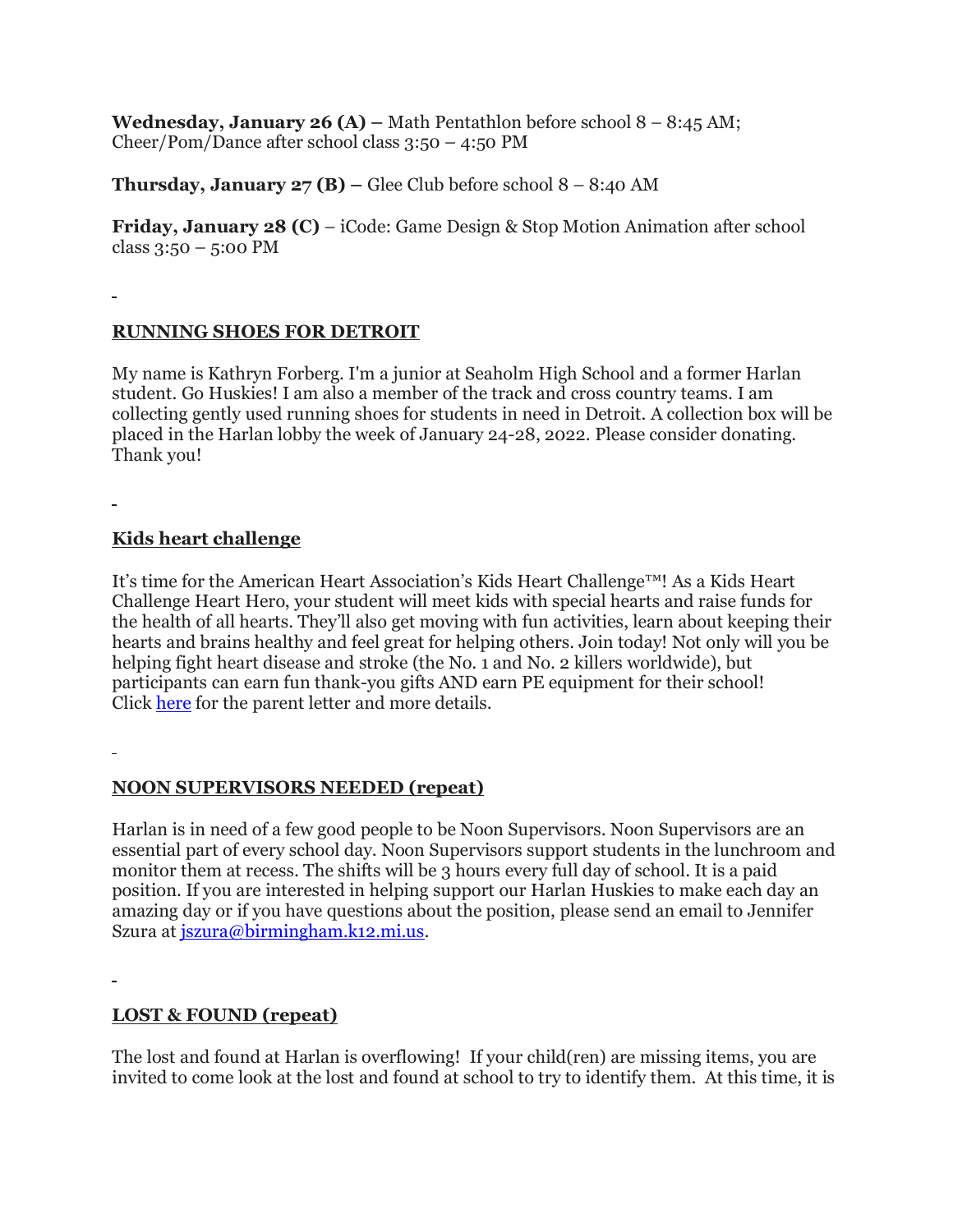in our vestibule that is accessible from 8 AM to 3 PM with code 6954# except on Thursdays until 7 PM. If items are not picked up by February  $4<sup>th</sup>$ , they will be donated.

# **THE LIBRARY CONNECTION (repeat)**

Check out what is new in the library for the month of January in this month's newsletter.

<https://www.smore.com/pw6ux-the-library-connection>

### **Harlan School Store is now open**

**School store is open on D days from 9 – 9:45 AM through the end of the school year. Items available are school supplies (i.e. pens, pencils, erasers, etc.) and some fun extras (i.e. posters, books, fidgets, etc.).**

### **Battle of the Books for 4th and 5th Graders**

- Team Registration opens February 7-25 at [https://www.baldwinlib.org/battle-of](https://www.baldwinlib.org/battle-of-the-books/)[the-books/](https://www.baldwinlib.org/battle-of-the-books/)
- NEW!!! Q&A Informational Meeting about the virtual format, rules for Battle, what to expect on Battle day, ways to practice, tips for coaching, etc. All coaches, potential coaches, parents and students are encouraged to attend. Zoom link will be sent via email the day of the meeting. **February 3rd at 7:00 PM.**
- **Battle Book Talks and Informational Meetings -** Help your team prepare for Battle of the Books by joining our virtual trivia sessions. Librarians will ask a multitude of questions about the books so you can test your knowledge! These are completely optional. Zoom link will be emailed the day of the program. Click the links below for further details.
	- o Witches of [Brooklyn:](https://events.getlocalhop.com/battle-book-talk-witches-of-brooklyn/event/Hkfykb1H8z/) Wednesday, January 26 at 7:00 p.m.
	- o The Total [Eclipse](https://events.getlocalhop.com/battle-book-talk-the-total-eclipse-of-nestor-lopez/event/hmZEtOgSs9/) of Nestor Lopez: Tuesday, February 1 at 7:00 p.m.
	- o [Glitch:](https://events.getlocalhop.com/battle-book-talk-glitch/event/1nD7cfKAZw/) Monday, February 7 at 7:00 p.m.
	- o A Wolf Called [Wander:](https://events.getlocalhop.com/battle-book-talk-a-wolf-called-wander/event/aRqVFcTMdE/) Wednesday, February 16 at 4:30 p.m.
- Last day for registration is  $2/25/22$ .
- Battle Day! March 5th at 11:00 a.m.

### **Fun Library book bag surprise (repeat)**

If you are interested in having your child be a part of our Book Bag Surprise for Mid-Winter Break, please fill out the Google form (link below) as soon as possible. The Book Bag Surprise is where you tell me what your children's interests are and then I choose a variety of books that they might peak their interest. This helps students look at titles they may not normally choose on their own. Last year was the first time we did this and it was very successful. Students really seemed to enjoy the variety of books chosen for them.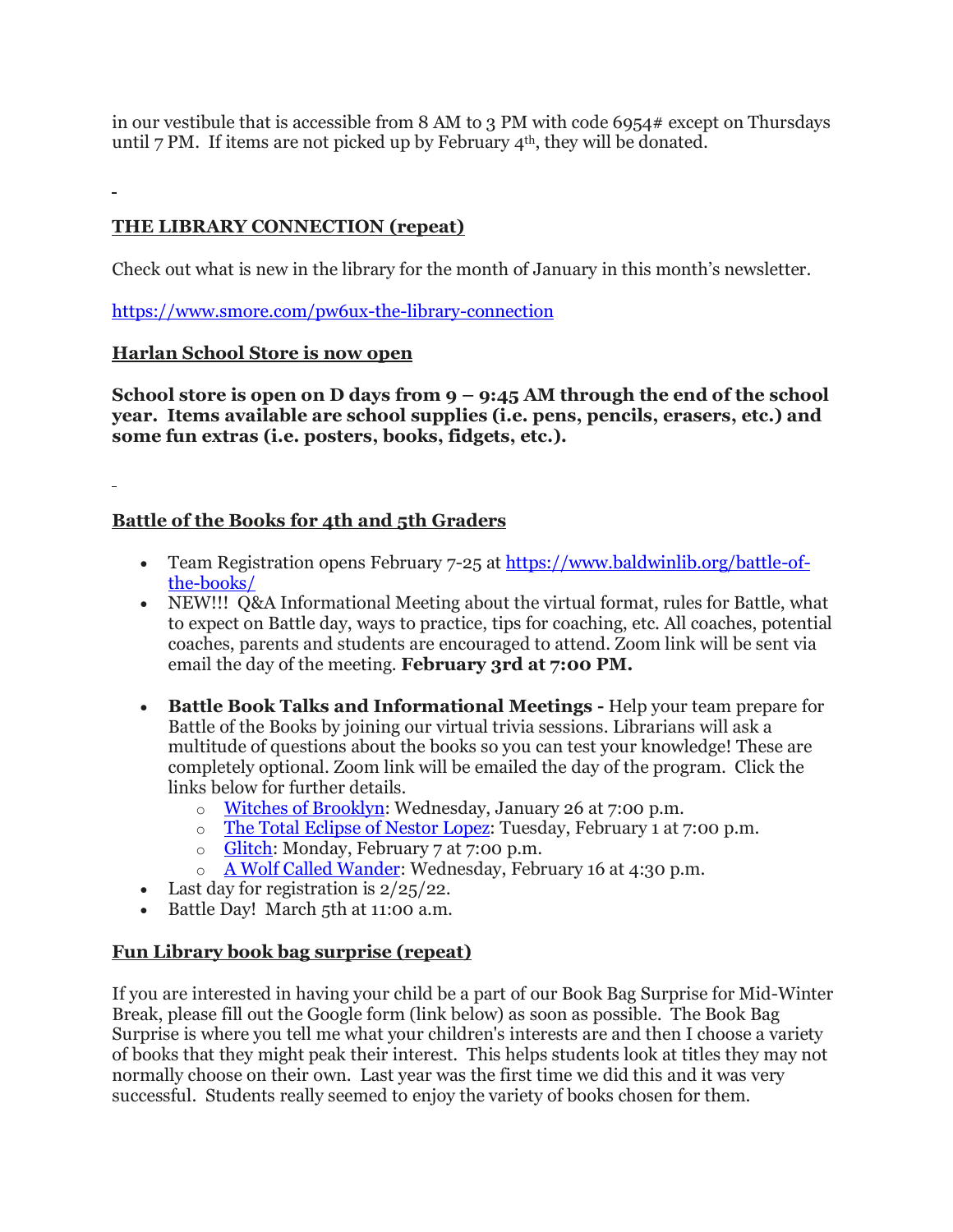Deadline to participate will be January 21st.

[https://docs.google.com/forms/d/e/1FAIpQLSdtnkTeBCt0EROYlnwZJSdRUDK9M6P6u5i](https://docs.google.com/forms/d/e/1FAIpQLSdtnkTeBCt0EROYlnwZJSdRUDK9M6P6u5i2gDoXrjzj9RSNOQ/viewform?usp=sf_link) [2gDoXrjzj9RSNOQ/viewform?usp=sf\\_link](https://docs.google.com/forms/d/e/1FAIpQLSdtnkTeBCt0EROYlnwZJSdRUDK9M6P6u5i2gDoXrjzj9RSNOQ/viewform?usp=sf_link)

## **ART NEWSLETTER (repeat)**

**Check out what is new in Art for January and February. Click here for the latest newsletter.**

### **GLEE CLUB REGISTRATION (repeat)**

It's Glee Club registration time! All interested families should see the link below to register for the afternoon session. The morning session is full.

[https://docs.google.com/presentation/d/1oEWW36zPSYMGUvaDil3nYUVWM1VNrtMdW](https://docs.google.com/presentation/d/1oEWW36zPSYMGUvaDil3nYUVWM1VNrtMdWOGu_OOatxE/edit?usp=sharing) [OGu\\_OOatxE/edit?usp=sharing](https://docs.google.com/presentation/d/1oEWW36zPSYMGUvaDil3nYUVWM1VNrtMdWOGu_OOatxE/edit?usp=sharing)

### **2022-23 Harlan Preschool (repeat)**

Registration for the 2022-23 preschool programs at Harlan Elementary School will be open on Monday, January 24, 2022 at 9 am. We will be offering half-day programs for 3-year olds and 4-year olds next year. The 3-year olds will meet on Tuesdays and Thursdays from 8:30-11:30 AM. The 4-year olds will meet on Mondays/Wednesdays/Fridays from 8:30- 11:30 AM. In addition, there will be an option for 4-year olds to attend an extended day program from 11:30 AM-1:20 PM on M/W/F. Please note that we will have to reach minimum enrollment numbers to run each class. To learn more about our programs and to access registration information, please visit the Harlan Preschool page: [Preschool](https://www.birmingham.k12.mi.us/Harlanpreschool) / Harlan Preschool [\(birmingham.k12.mi.us\)](https://www.birmingham.k12.mi.us/Harlanpreschool)

If you have any questions, contact Angie Righter, Harlan CSO.

### **HARLAN KIDS CLUB (repeat)**

Kids Club is open every morning and afternoon on full days of school. Afternoon Kids Club (12:05-6:00 pm) will be offered on the following half days of school: February 2, March 23- 24 and May 11. Half day attendance must be scheduled in advance. There are no drop-ins or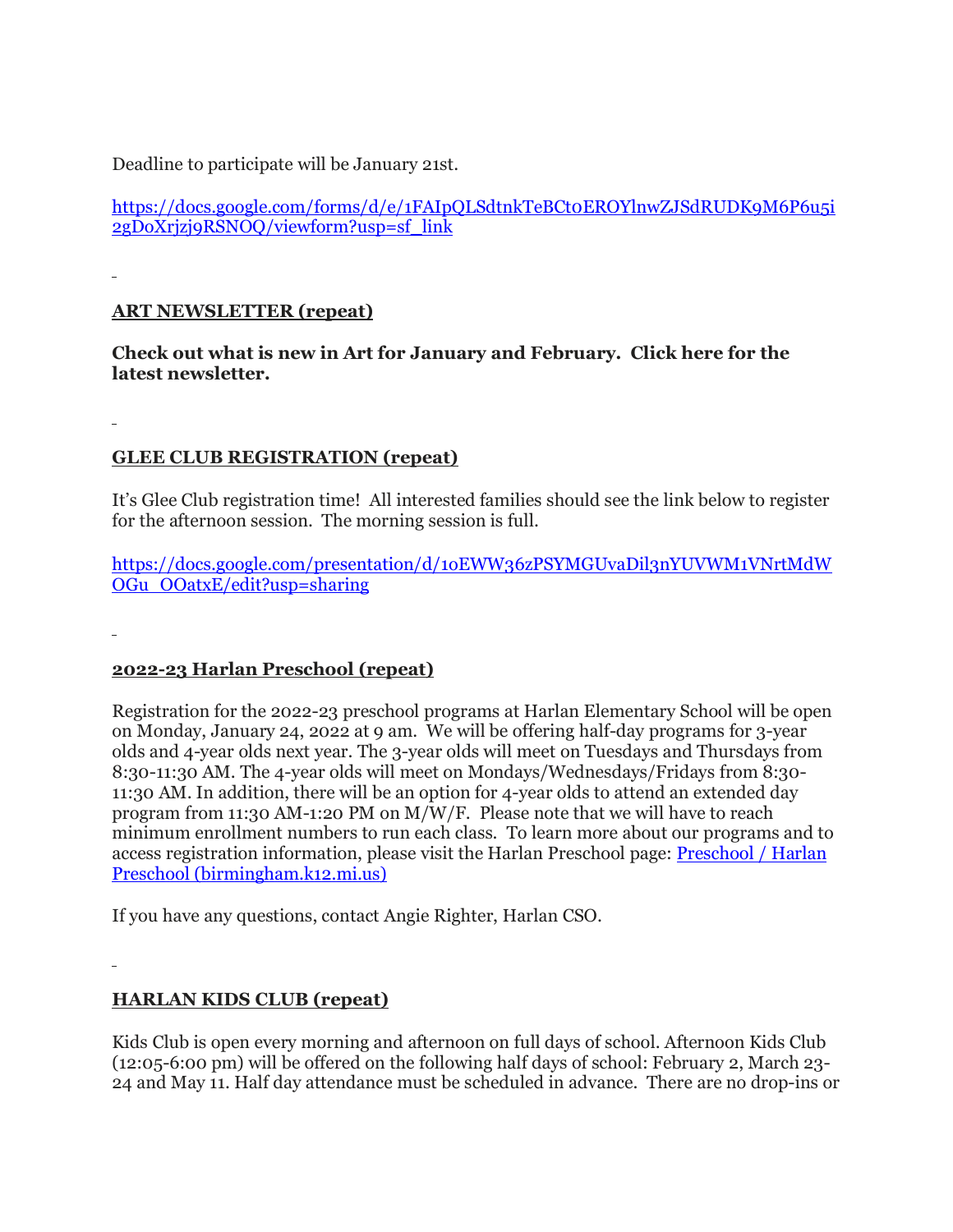unscheduled visits on half day afternoons. Please note that morning Kids Club is offered on all school days. For registration information, click [here.](https://www.birmingham.k12.mi.us/cms/lib/MI01908619/Centricity/Domain/494/2021-2022%20KIDS%20CLUB%20registration%20instructions.pdf)

### *HARLAN PTA NEWS*

## **Valentine's Love DONUT Making kits**

Looking for a fun activity for your kids to celebrate Valentine's Day? We are excited to partner with Duck Donuts to offer families DIY LOVE donut kits. Each kit comes with donuts, glaze, sprinkles and some fun Valentine's candies so families can have some donut decorating fun at home! This kit comes in a 4-pack (\$10) or 8-pack option (\$20). All orders must be received by Thursday, February 10th. Kits will then be delivered directly to your child's classroom on Valentine's Day (Monday, February 14th). Click [here](https://drive.google.com/file/d/1_T_9bR4xvK3b7HSZlyNTNKKRqqbjV_lr/view?usp=sharing) to see the flyer.

### **Robotics K-3 SignUpGenius starts tomorrow at 9am**

Be on the lookout tomorrow morning for a link to the Robotics K-3 sign-up sheet. We are limiting this program to 10 teams on a first come, first serve basis. There is a \$30/child fee for the 8 week program that coaches will collect at the first meeting. Go Robo Huskies!

### **Bagels are BACK Starting Friday March 4th**

Friday is Bagel Day! The program will last for 12 weeks and offer your child an opportunity to enjoy a delicious bagel from New York Bagel in Ferndale. Purchase a 12 week pass for \$12 or pre-order your bagel by Tuesday each week you'd like to buy for \$1! All funds raised will support new resources and materials for the Harlan Library for use by all grade levels! The pre-sale [form](https://drive.google.com/file/d/1nxjVcKIhWS-SQZsFkeCJLX-0VJp41J-x/view?usp=sharing) is due by Feb 18th.

If you'd like to donate brown paper bags for individual distribution of bagels please sign up here:

<https://www.signupgenius.com/go/10C0D4FAFA728A2F85-friday>

# **YEARBook photos Wanted**

Have photos from this school year? The yearbook committee is looking for any and all photos to make sure everyone gets a chance to be in it. Please use the links below to add photos to be considered for the yearbook. Click [here](https://drive.google.com/file/d/1Q3MPUw-VhUZMduFlxuaOaKGSDA3lq1db/view?usp=sharing) to see the photo at school for the Build-A-Husky event.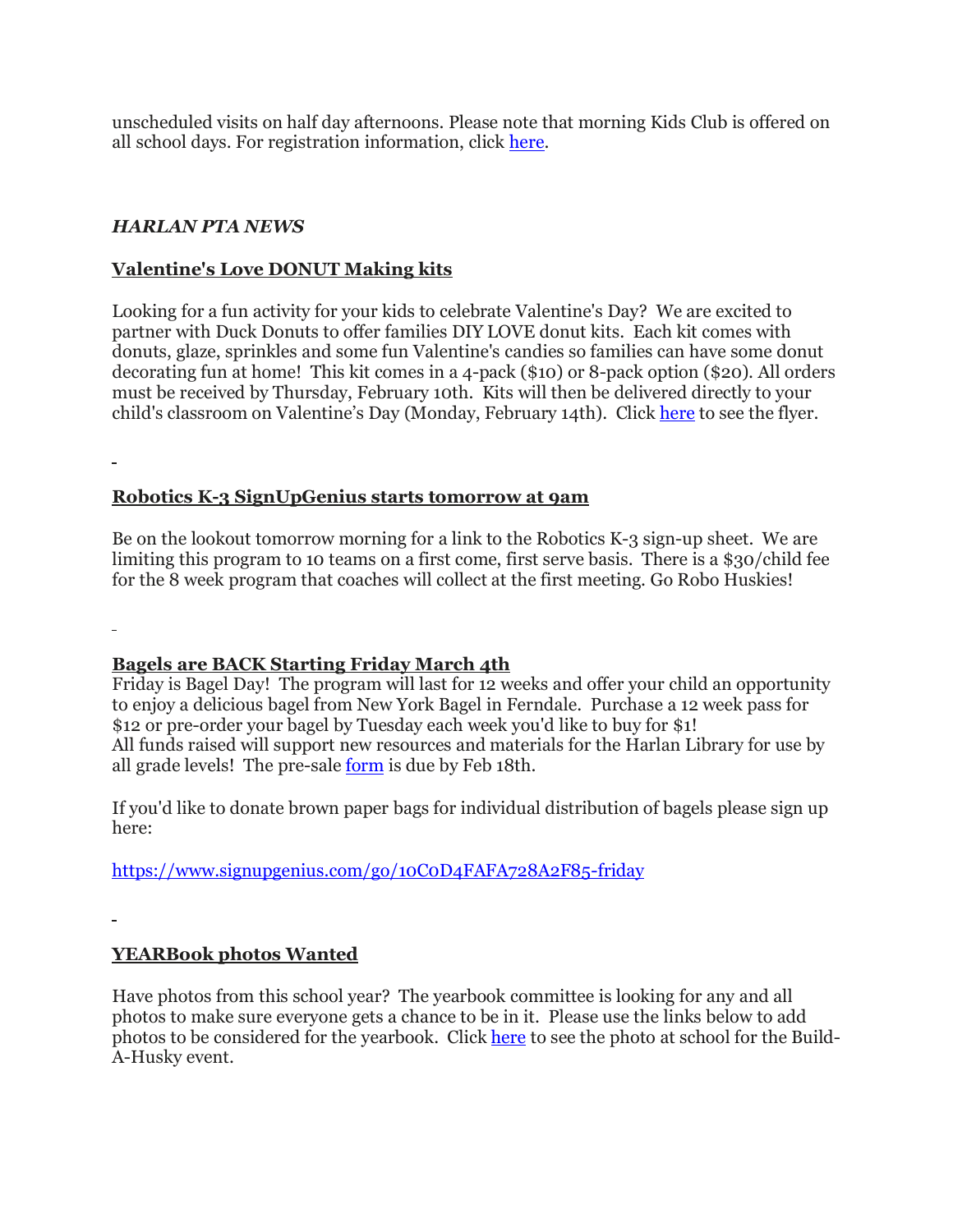First Day of School Yearbook Photos: <https://photos.app.goo.gl/APocDX7ACRBMBjFx5> Walk to School/Get Fit Day: <https://photos.app.goo.gl/VqpCTfNUfYGynRRK7> Cub Scout Yearbook Photos: <https://photos.app.goo.gl/EpuHHhBuuReYgcgq7> Girl Scouts: <https://photos.app.goo.gl/kwQzR2NGzGUudtWQ8> Spirit Week: <https://photos.app.goo.gl/a1UkzBT3ycnAo3Mw9> Pre-School: <https://photos.app.goo.gl/YsyPDbLa7fcGgjBaA> Kindergarten: <https://photos.app.goo.gl/bxQxdBuAnuQ2EaAb9> First Grade: <https://photos.app.goo.gl/idjE6j4QLw2FrB5e8> Second Grade: <https://photos.app.goo.gl/a97qxkMwVv3maMnbA> Third Grade: <https://photos.app.goo.gl/3ygh2jWYpY2qyXb59> Fourth Grade: <https://photos.app.goo.gl/mKxLVSJ5BCxpR3oz8> Fifth Grade: <https://photos.app.goo.gl/wLkif74wfifgCZb69> Glee Club: <https://photos.app.goo.gl/mntSjc3qxpZ55eeK6> Math Pentathlon: <https://photos.app.goo.gl/gTaLc1WC7ziaB9Mm7> Robotics: <https://photos.app.goo.gl/Zfmo3sZQZQwLLqkb9> Ski Club: <https://photos.app.goo.gl/3jskiNHJugK7sp5H6>

Art: <https://photos.app.goo.gl/Vphn8f7fxZpa6Mhc6> Gym: <https://photos.app.goo.gl/R63cvJuSghx8bF6K9> Spanish: <https://photos.app.goo.gl/2yWs9C7XUEXX6zkk7> Library: <https://photos.app.goo.gl/FyQEH3RotGiozgQN6> Music: <https://photos.app.goo.gl/2F78nR1hjnwb4r9N9> Family Fun Nights (Trivia, Build a Husky, Masked Reader etc): <https://photos.app.goo.gl/yaerc3wy8AcHfJSM8>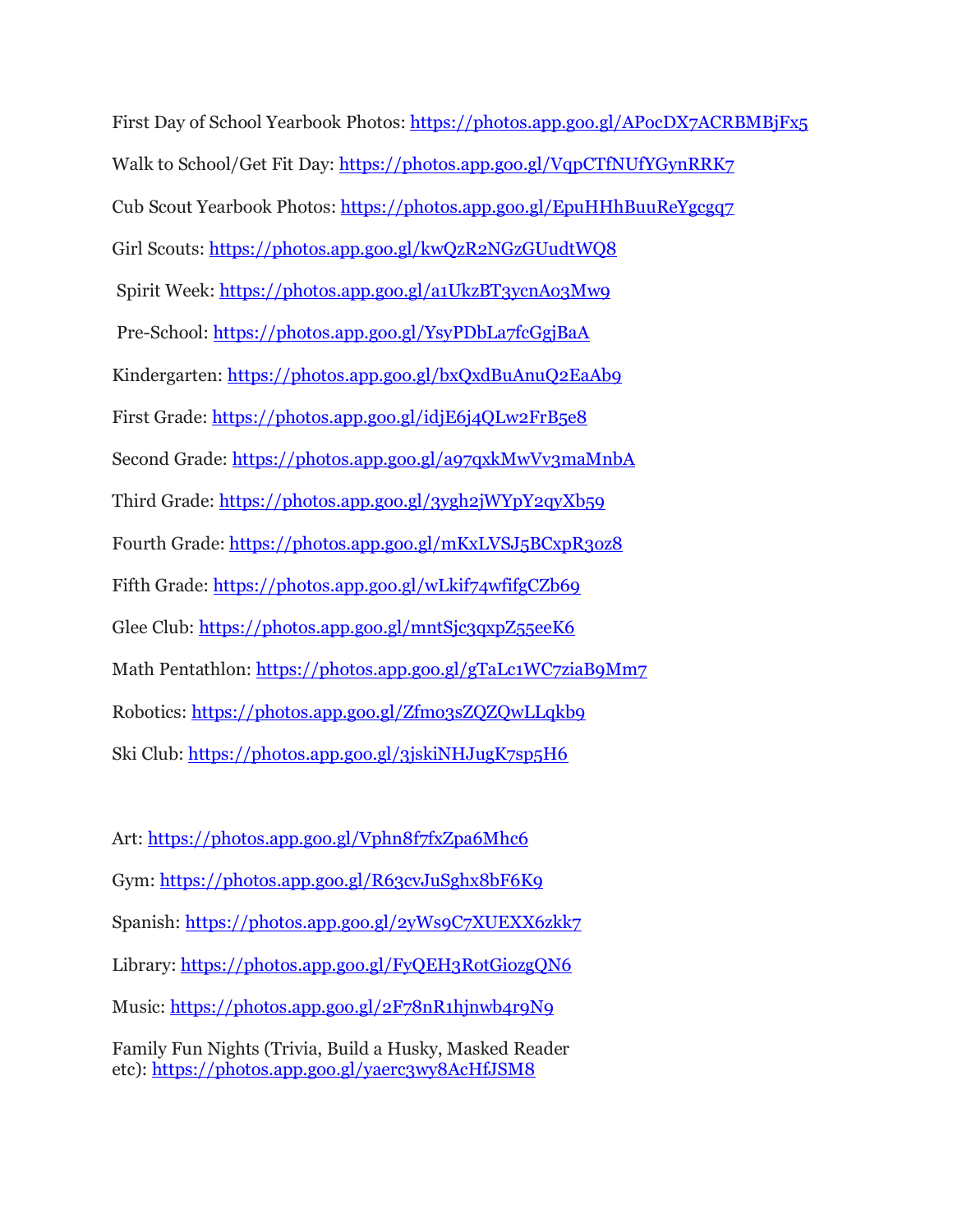## **REFLECTIONS CONTEST WINNERS (repeat)**

**The results are in and Harlan has many winners moving on to the state level of the Reflections contest. Congratulations to the following Huskies on their win at the district level!** 

**Avery Jones (Kindergarten) – Primary Level: Film**

 **Ella Barrett (5th Grade) – Intermediate Level: Dance**

 **Peyton Jones (5th Grade) – Intermediate Level: Photography**

 **Hayley Sadeghi (5th Grade) – Intermediate Level: Film**

 **Layla Woerner (5th Grade) – Intermediate Level: Visual Arts**

# **5th Grade Memory Book Content Due (repeat)**

The PTA is hard at work designing the keepsake book that is gifted to all 5th graders filled with memories of their years at Harlan.

We need each parent to send the following:

- Baby photo of your child
- Kindergarten photo of your child age 5
- 5th grade recent photo
- 2-3 group photos from K-5th labeled with the year (field trips, class parties, scouts playdates, etc.)
- Letter to your child from parents and/or guardians about the event of completing elementary

Your child will have his/her own page included in this keepsake. A survey will be completed by each student in the upcoming weeks for inclusion.

Send all images (high-res) and letters to: [harlanmemorybook5@gmail.com](mailto:harlanmemorybook5@gmail.com) by January 31st.

### **Harlan PTA Executive Board & Committee Leads Needed for 2022- 2023 (repeat)**

As we look ahead to the 2022-2023 school year, we need parents for various committees and for our PTA Executive Board. All of the amazing events are not possible without parent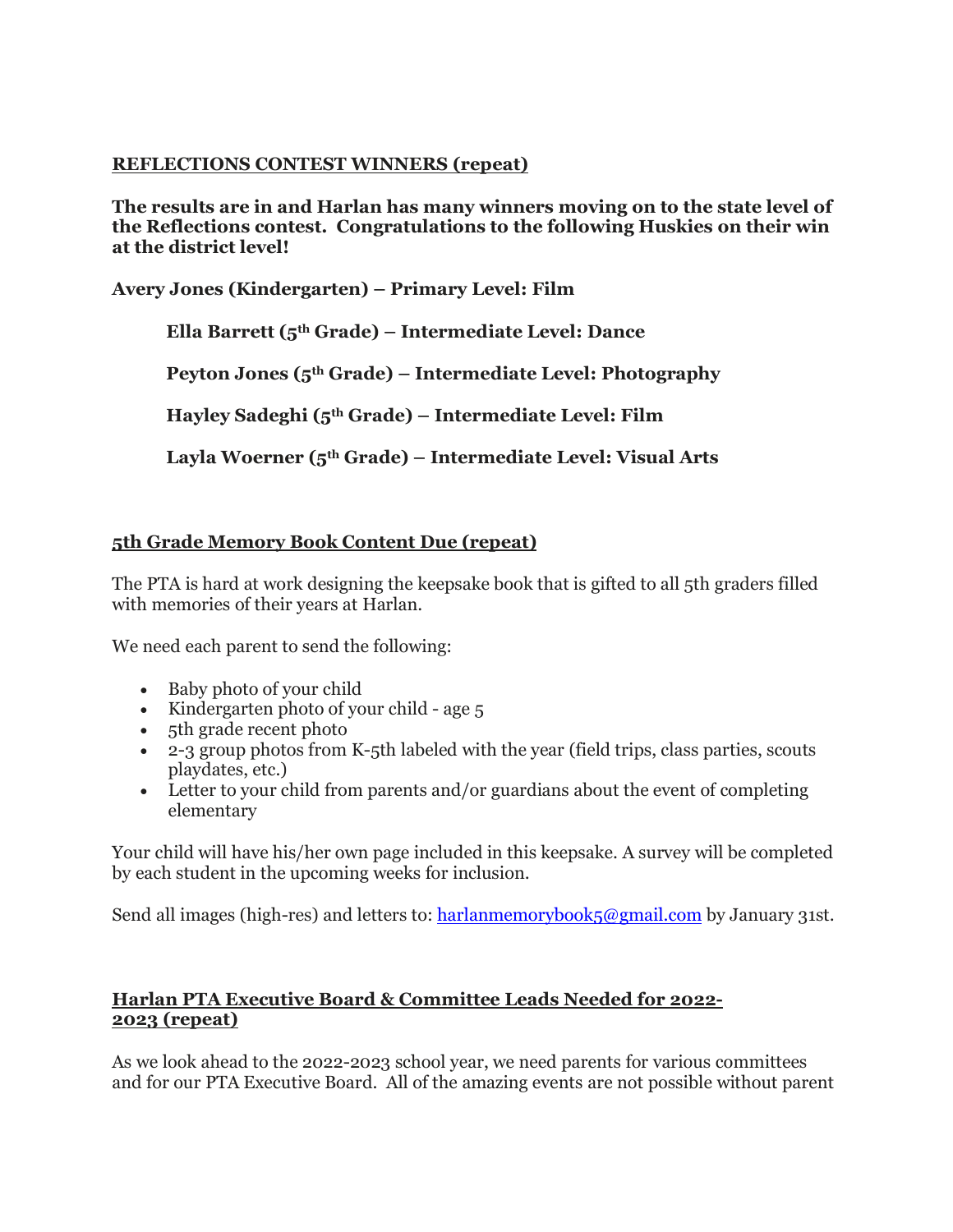volunteers. If you are interested in hearing about the amazing opportunities to be more involved, please reach out to [harlanhuskiespta@gmail.com.](mailto:harlanhuskiespta@gmail.com)

### **The Masked Reader is Coming March 11th**

We are planning a repeat of last year's highly successful Masked Reader event and moving it to coincide with "March is Reading Month"! We need a few parents who can help facilitate the planning on the backend to make this a success. If you would like to be a part of this awesome event, please email [harlanhuskiespts@gmail.com.](mailto:harlanhuskiespts@gmail.com)

### **Upcoming Events:**

Feb 2 - Half Day

- Feb 2 100th day of School.
- Feb 2 2's Day! 2.2.22 Fun Day Plans Coming Soon
- Feb 9 February PTA Meeting (Special Guest: Superintendent Dr. Roberson)
- Feb 11 Family Fun: TBD
- Feb 14 Valentine's Day Class Celebrations
- Feb 17 Popcorn Day
- Feb 21-25 Mid-Winter Break
- March 11 Family Fun: Masked Reader

### **Mark your Calendars:**

May 20-21 - Harlan's 1st Annual Color Run Community Event

For more information click here to see the January [Newsletter.](https://drive.google.com/file/d/1jRsbb4fcJ0T6792c7yWHkafSWiyYasJ4/view?usp=sharing)

### *DISTRICT NEWS*

### **BPS STARS OF TOMORROW**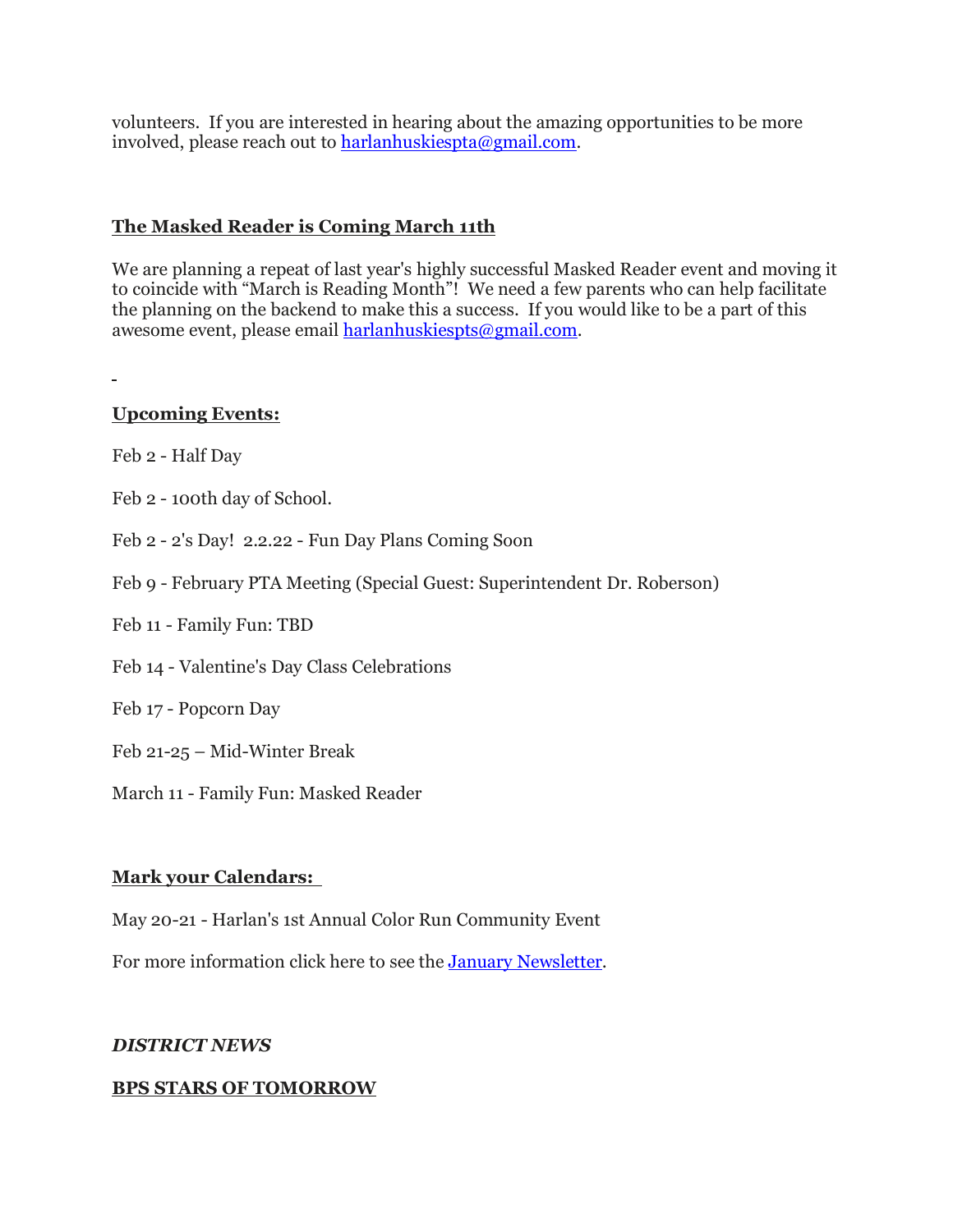Calling all singers, dancers, musicians and special talents! Students and staff of BPS are invited to submit a video showing off their talents to the BEF for their upcoming **"BPS Stars of Tomorrow"** event which will be broadcast on **Thursday, March 10th at 7 pm.** Winners will be awarded a \$200 Visa gift card for themselves as well as a \$1000 grant for their school. For more information click [here.](https://drive.google.com/file/d/190GgT_llvRXPPRxu8oVCRuDALZglXY7u/view?usp=sharing)

### **FRIENDS of Different Learners**

Join us virtually on February 3rd at 7PM where academic coach, school advocate, and parent trainer Brenda Mann MA ED will be discussing **ADHD, Executive Function, and Homework**. More details in the meeting [flyer.](https://drive.google.com/file/d/1t3VPjWuAjBRjqD-BkWTc4bCSWLQlGp-u/view?usp=sharing)

Zoom Link:

**<https://us02web.zoom.us/j/88620338016>**

# **Birmingham Youth Assistance (BYA) Nominations (repeat)**

Birmingham Youth Assistance seeks to honor any student in grades 6 through 12 who lives or is educated within the geographic boundaries of the Birmingham Public School district and has demonstrated a strong commitment to community service during the past twelve months. Students nominated for this program will be honored at a reception, receive commendations from national, state, and local government officials, and possibly receive a financial award. Visit <https://www.birminghamyouthassistance.org/youth-in-service> for more details. All submissions must be received by **Thursday, February 17**. Students are responsible for following up with the nominator and ensuring that both forms are submitted by the deadline. See this [link](https://drive.google.com/file/d/1pOGSmalP7uO09COWgsUOxyrjWCTBc76v/view?usp=sharing) for the flyer.

# **ATTENTION FUTURE SEAHOLM MAPLE MOTION DANCERS (repeat)**

The Maple Motion Dance Team will hold a Dance Clinic on Thursday, February 17th, 2022. Join the dancers for an afternoon to learn a dance routine and perform in between the JV and Varsity Women's Basketball games. Cost is \$50 and is open to boys and girls in K-8th grades. Cost includes dance instruction and performance, dinner, snacks, T-Shirt, gifts and non-stop fun! Drop off is 4:00pm at the Seaholm High School main entrance, 2436 W. Lincoln in Birmingham. The performance will take place at approximately 6:30pm in the Seaholm gym. **Deadline to register is February 3rd.**

Visit[:http://seaholmmaplemotiondance.weebly.com/dance-clinics.html](http://seaholmmaplemotiondance.weebly.com/dance-clinics.html) for a registration form or email: [MAMODanceClinic@gmail.com](mailto:MAMODanceClinic@gmail.com) with questions.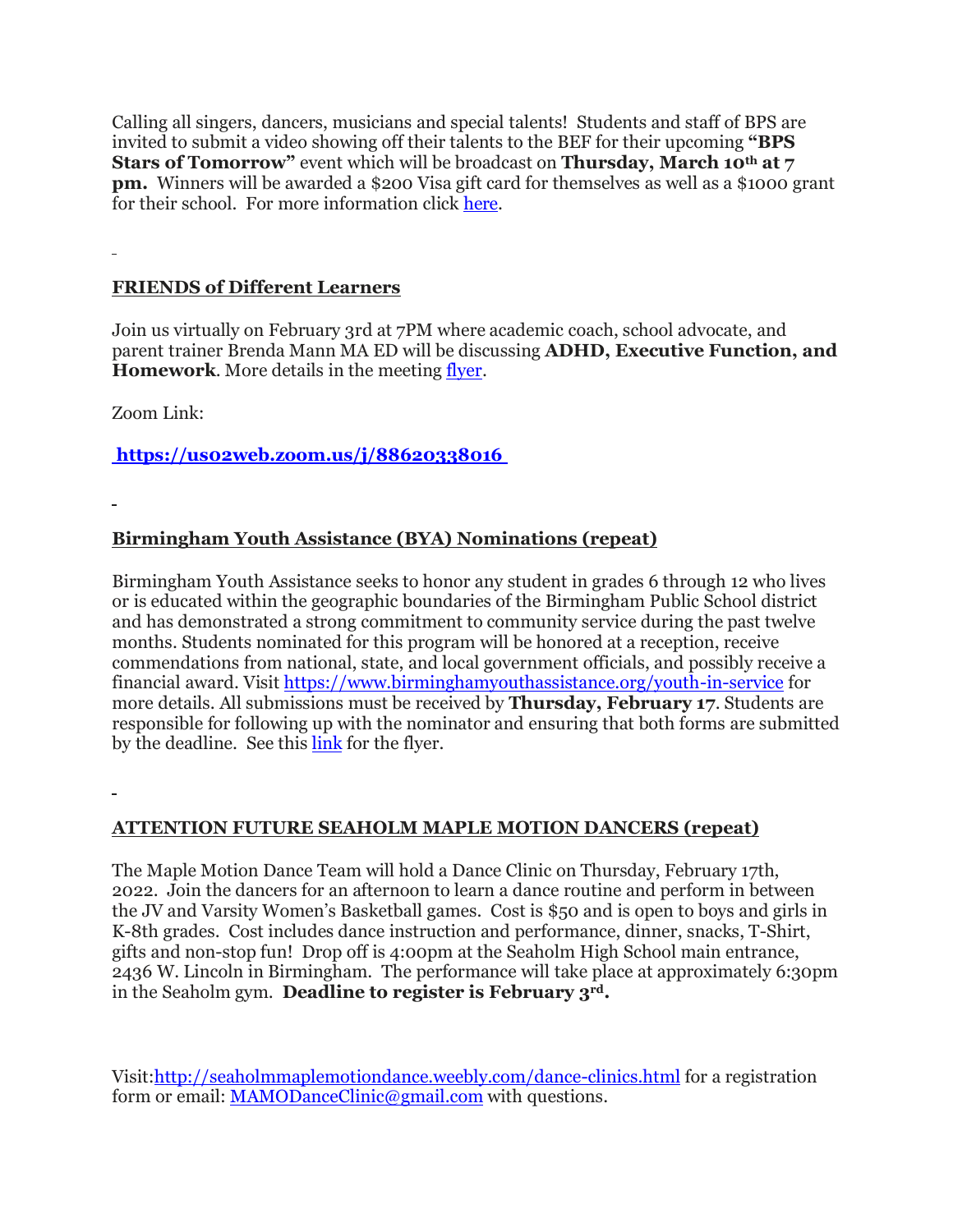### **Birmingham Girls Softball – Registration Now Open (repeat)**

Birmingham Girls Softball returns for its 23rd season! BGS is southeast Oakland County's largest girls recreational softball league with over 300 players. Online registration is now open at [www.birminghamsoftball.com.](http://www.birminghamsoftball.com/) Birmingham Girls Softball is a community-based, non-profit organization providing girls ages 6 to 14 the opportunity to play organized recreational softball. The group is dedicated to teaching young ladies the fundamentals of softball in a safe and fun environment with teamwork and good sportsmanship being their top priorities. BGS is open to all girls interested in playing softball for the first time and those with prior experience looking to build on and develop the skills needed to play the game for years to come. All that BGS requires is a positive attitude and a willingness to learn. For questions, please email Jeff Weber at *[jweb666@me.com.](mailto:jweb666@me.com)* 

# **SCHOOL Lunches (repeat)**

In case there is confusion on how the free lunch works this school year, here is the breakdown of what it includes and when a charge is made to a student account:

One complete lunch includes milk, entrée, and fruit/vegetable. There is no charge as long as all of those items are taken.

If a student has a second entrée, the student's account will be charged \$1.50. If a students want an individual serving of only one item, here is the breakdown of charges for it:

Milk - \$0.50

Fruit - \$0.50

Vegetables - \$0.50

Juice - \$0.50

Water - \$0.50

Invoices for negative balance are sent home every Friday through the communication folder from the teacher. Charges can be viewed at all times through [www.sendmoneytoschool.com](http://www.sendmoneytoschool.com/) and the office can be contacted if you need assistance with setting up your account.

# **Allergy Alert (repeat)**

BPS takes all food allergies seriously, however, with the nationwide food supply chain issues it is not guaranteed that the menu items listed will be served that day. Unfortunately this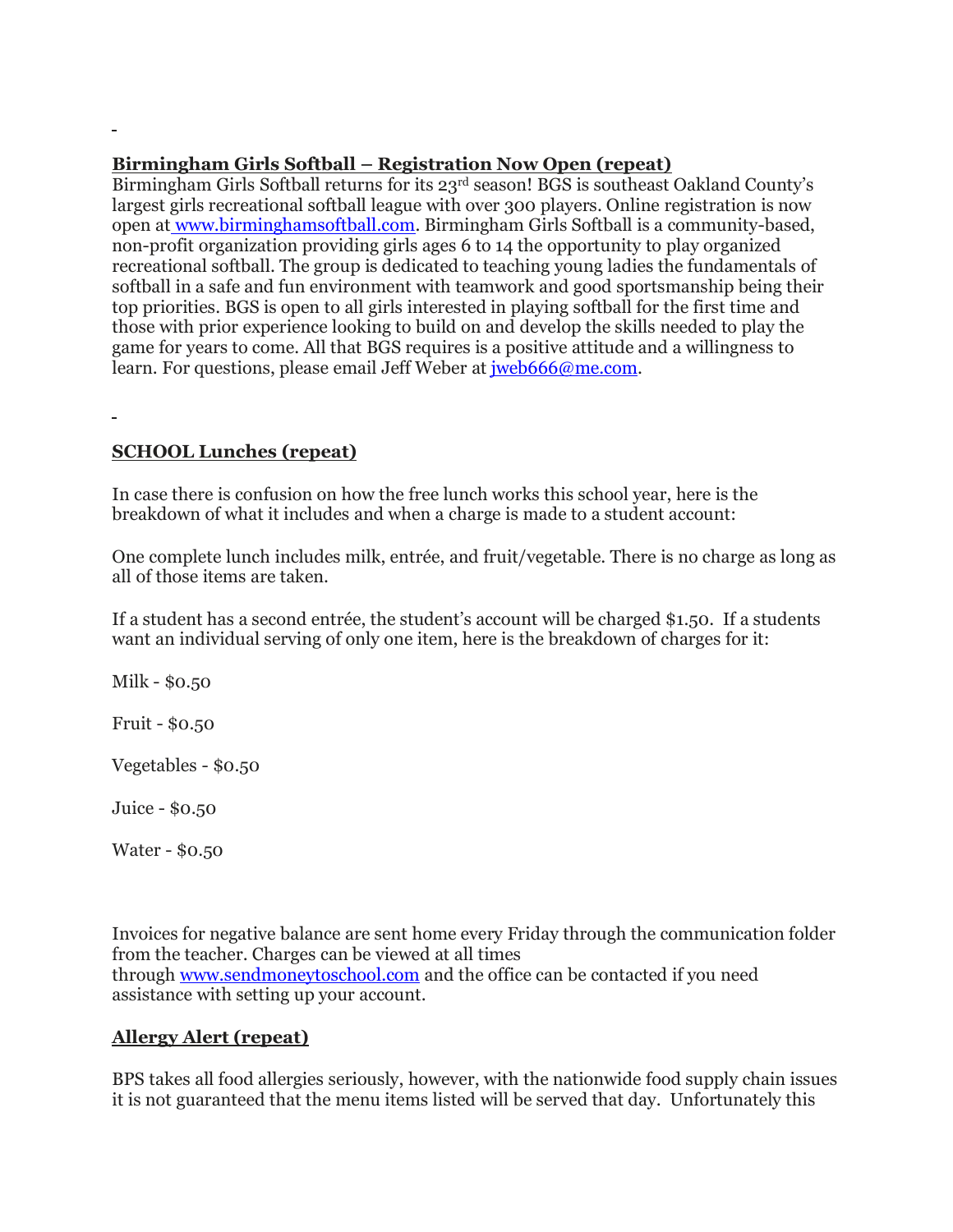means that fast changes does not allow for Chartwells to change to food items that may or may not contain allergens including peanuts and tree nuts. If you have any questions, please contact Pattie Guck at [pguck@birmingham.k12.mi.us.](mailto:pguck@birmingham.k12.mi.us)

# **BPS Saturday School (repeat)**

The BPS Saturday School is back again this year and running virtually throughout the 2021- 2022 school year. The BPS Saturday School provides free tutoring for BPS students grades K – 12 who need help in any grade level and in any academic area. Our BPS staff that serve as coordinators and their National Honor Society volunteer tutors are looking forward to working with students in need of tutoring on Saturdays from 9 am – 11 am each week (see official dates below). **All K-12 BPS students** are welcome to receive this free tutoring opportunity for ALL subject areas.

### **How to Join Saturday School**

To join Saturday School, please click on the following Zoom link:

Zoom Link: [https://us02web.zoom.us/j/2047672482?pwd=T3pVU1REUXZTN09NM1MvSSsrVT](https://us02web.zoom.us/j/2047672482?pwd=T3pVU1REUXZTN09NM1MvSSsrVTJiZz09) [JiZz09](https://us02web.zoom.us/j/2047672482?pwd=T3pVU1REUXZTN09NM1MvSSsrVTJiZz09)

#### **Saturday School sessions for the 2021-2022 school year:**

**January:** 22, 29

**February:** 5, 12, 19

**March:** 5, 12, 19

**April:** 9, 23, 30

**May:** 7, 14, 21

### **CHARTWELLS IS HIRING (repeat)**

Are you looking for flexible work hours while your kids are at school? Chartwells is now hiring! If you are interested, please click [here](https://drive.google.com/file/d/1BZnOWYoHzPSntYtVL11r7nlIkMYTQFdQ/view?usp=sharing) to find out more information.

NOTICE OF NONDISCRIMINATION: